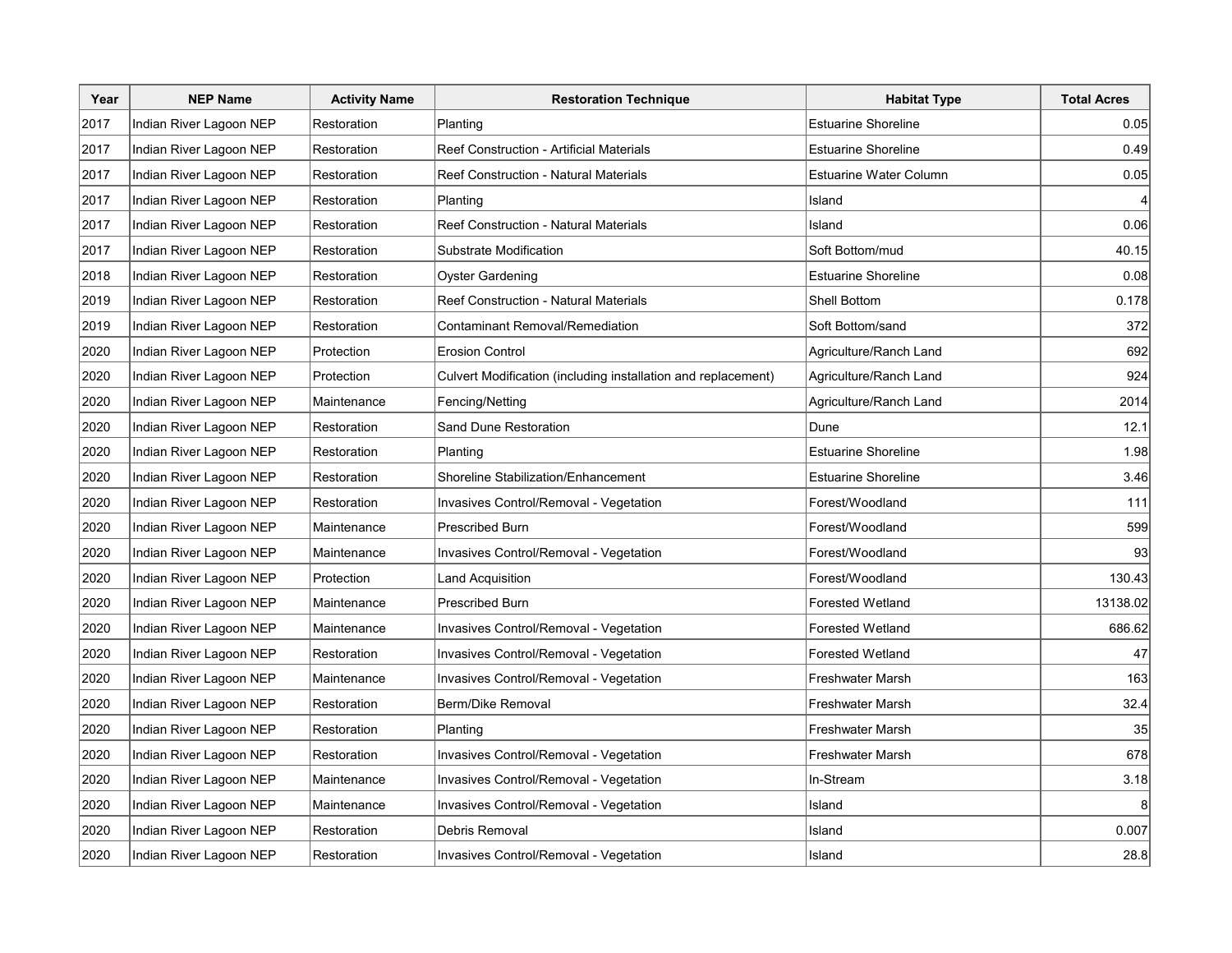| Year | <b>NEP Name</b>         | <b>Activity Name</b> | <b>Restoration Technique</b>                                  | <b>Habitat Type</b>                | <b>Total Acres</b> |
|------|-------------------------|----------------------|---------------------------------------------------------------|------------------------------------|--------------------|
| 2020 | Indian River Lagoon NEP | Restoration          | Culvert Modification (including installation and replacement) | Mangrove                           | 150                |
| 2020 | Indian River Lagoon NEP | Restoration          | Invasives Control/Removal - Vegetation                        | Mangrove                           | 202                |
| 2020 | Indian River Lagoon NEP | Maintenance          | Invasives Control/Removal - Vegetation                        | Mangrove                           | 416                |
| 2020 | Indian River Lagoon NEP | Restoration          | Planting                                                      | Mangrove                           | 0.25               |
| 2020 | Indian River Lagoon NEP | Restoration          | Invasives Control/Removal - Vegetation                        | Riparian                           | 37.5               |
| 2020 | Indian River Lagoon NEP | Restoration          | Planting                                                      | SAV (Submerged Aquatic Vegetation) | 2.138              |
| 2020 | Indian River Lagoon NEP | Restoration          | Debris Removal                                                | SAV (Submerged Aquatic Vegetation) | 0.007              |
| 2020 | Indian River Lagoon NEP | Restoration          | Tide Gate Modification (including replacement)                | Salt Marsh                         | 96                 |
| 2020 | Indian River Lagoon NEP | Restoration          | Invasives Control/Removal - Vegetation                        | Salt Marsh                         | 16.5               |
| 2020 | Indian River Lagoon NEP | Restoration          | Reef Construction - Natural Materials                         | <b>Shell Bottom</b>                | 0.999              |
| 2020 | Indian River Lagoon NEP | Restoration          | Contaminant Removal/Remediation                               | Soft Bottom/sand                   | 27.28              |
| 2020 | Indian River Lagoon NEP | Restoration          | Shellfish Seeding                                             | Soft Bottom/sand                   | 0.8                |
| 2020 | Indian River Lagoon NEP | Restoration          | Debris Removal                                                | Soft Bottom/sand                   | 0.028              |
| 2021 | Indian River Lagoon NEP | Restoration          | Invasives Control/Removal - Vegetation                        | Agriculture/Ranch Land             | 40                 |
| 2021 | Indian River Lagoon NEP | Restoration          | <b>Erosion Control</b>                                        | Agriculture/Ranch Land             | 649                |
| 2021 | Indian River Lagoon NEP | Restoration          | Invasives Control/Removal - Vegetation                        | Dune                               | 111                |
| 2021 | Indian River Lagoon NEP | Restoration          | Sand Dune Restoration                                         | Dune                               | 2.8                |
| 2021 | Indian River Lagoon NEP | Restoration          | Invasives Control/Removal - Vegetation                        | <b>Estuarine Shoreline</b>         | 37.5               |
| 2021 | Indian River Lagoon NEP | Restoration          | Shoreline Stabilization/Enhancement                           | <b>Estuarine Shoreline</b>         | 0.25               |
| 2021 | Indian River Lagoon NEP | Restoration          | Planting                                                      | <b>Estuarine Shoreline</b>         | 16.794             |
| 2021 | Indian River Lagoon NEP | Restoration          | Invasives Control/Removal - Vegetation                        | Forest/Woodland                    | 791.25             |
| 2021 | Indian River Lagoon NEP | Maintenance          | <b>Prescribed Burn</b>                                        | Forest/Woodland                    | 4421               |
| 2021 | Indian River Lagoon NEP | Restoration          | Invasives Control/Removal - Vegetation                        | <b>Forested Wetland</b>            | 418.12             |
| 2021 | Indian River Lagoon NEP | Restoration          | Invasives Control/Removal - Vegetation                        | Freshwater Marsh                   | 303                |
| 2021 | Indian River Lagoon NEP | Restoration          | Invasives Control/Removal - Vegetation                        | Island                             | 27.5               |
| 2021 | Indian River Lagoon NEP | Restoration          | Invasives Control/Removal - Vegetation                        | Mangrove                           | 298                |
| 2021 | Indian River Lagoon NEP | Restoration          | Invasives Control/Removal - Vegetation                        | Riparian                           | 37.5               |
| 2021 | Indian River Lagoon NEP | Restoration          | Planting                                                      | SAV (Submerged Aquatic Vegetation) | 3.25               |
| 2021 | Indian River Lagoon NEP | Restoration          | Invasives Control/Removal - Vegetation                        | Salt Marsh                         | 4.5                |
| 2021 | Indian River Lagoon NEP | Restoration          | Contaminant Removal/Remediation                               | Salt Marsh                         | 6.54               |